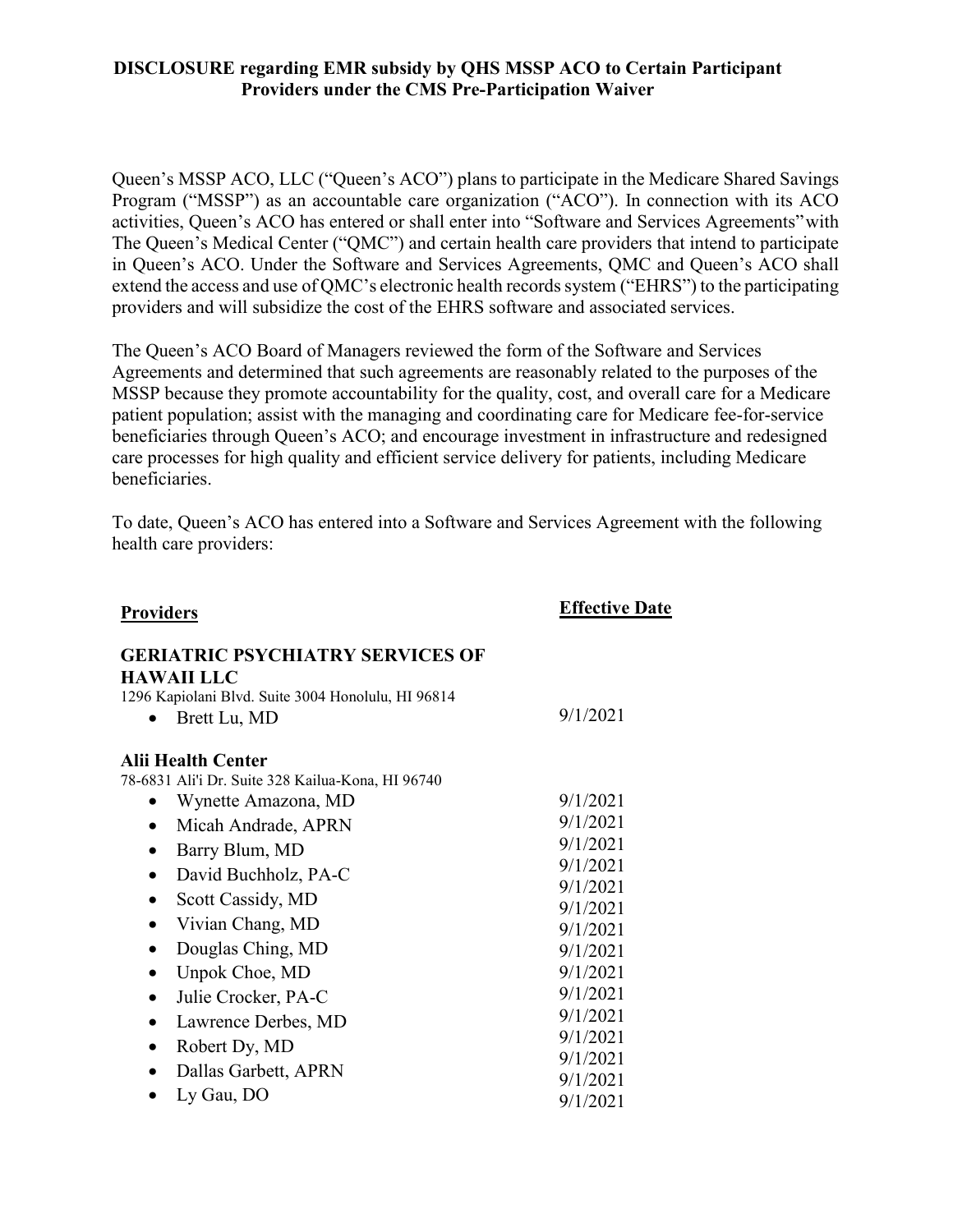| Jessica Goza, APRN<br>$\bullet$                 | 9/1/2021             |
|-------------------------------------------------|----------------------|
| Jacqueline Guerrero, MD<br>$\bullet$            | 9/1/2021             |
| David Huddleston, MD                            | 9/1/2021             |
| Annabelle Janairo, MD<br>٠                      | 9/1/2021             |
| Joshua Johnson, PA-C                            |                      |
| Sarah Kane, APRN                                | 9/1/2021             |
| ٠                                               | 9/1/2021             |
| John Kristofich, MD<br>$\bullet$                | 9/1/2021<br>9/1/2021 |
| David McCandless, MD<br>$\bullet$               | 9/1/2021             |
| Margaret Meyer, MD<br>$\bullet$                 | 9/1/2021             |
| Paul Morton, MD<br>٠                            | 9/1/2021             |
| Karla Noel, MD<br>$\bullet$                     | 9/1/2021             |
| Marina O'Brien Gamble, APRN<br>٠                | 9/1/2021             |
| Maria Oka, APRN<br>$\bullet$                    | 9/1/2021             |
| Thomas Owens, MD<br>$\bullet$                   | 9/1/2021             |
| Jefferey Palmgren, MD<br>$\bullet$              | 9/1/2021             |
| Arun Reddy, MD<br>٠                             | 9/1/2021             |
| Alexander Rosenstein, MD<br>$\bullet$           | 9/1/2021             |
| Ryan Sensecqua, DO<br>$\bullet$                 | 9/1/2021<br>9/1/2021 |
| Wesley Sugai, MD                                | 9/1/2021             |
| ConradTirre, MD<br>$\bullet$                    | 9/1/2021             |
| Jamie Westlund, APRN                            | 9/1/2021             |
| <b>Roland C K Ng MD Inc</b>                     |                      |
| 321 N. Kuakini St. Suite 407 Honolulu, HI 96817 |                      |
| Roland Ng, MD<br>$\bullet$                      | 8/9/2021<br>1/7/2022 |
| Erik Anderson, APRN                             |                      |
| Joey Y. Kohatsu, M.D., LLC                      |                      |
| 1329 Lusitana St. Suite 303 Honolulu, HI 96813  | 8/1/2021             |
| Joey Kohatsu, MD                                |                      |
| Carmen K. Stanko, M.D., Inc.,                   |                      |
| 1380 Lusitana St. Suite 710, Honolulu, HI 96813 |                      |
| Carmen Stanko, MD                               | 05/01/21             |
| <b>Nestor Del Rosario, M.D.</b>                 |                      |
| 94-939 Kahuailani St, Waipahu, HI 96797         |                      |
| Nestor Del Rosario, MD                          | 03/01/20             |
| Aloha Allergy & Immunology, LLC                 |                      |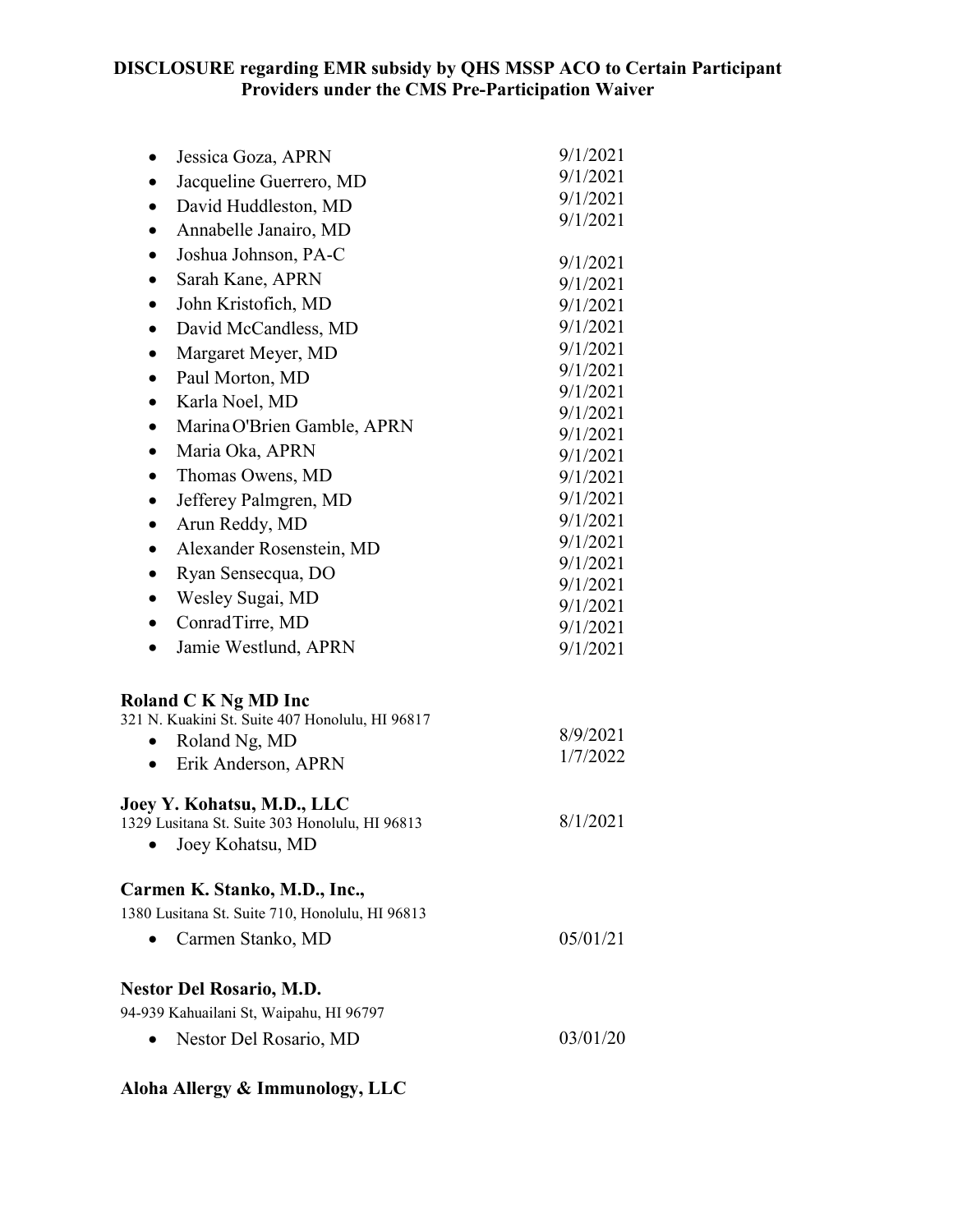| 1329 Lusitana St Ste 603, Honolulu, Hi 96813        |                      |
|-----------------------------------------------------|----------------------|
| Dayna Lucuab-Fegurgur, MD                           | 01/03/20             |
| Akila Sreedharan, MD<br>$\bullet$                   | 01/03/20             |
| Charlie Y. Sonido, M.D., Inc.                       |                      |
| 91-94-837 Waipahu St, Waipahu, HI 96797             |                      |
| Celine Pearl Si, MD                                 | 07/23/20             |
| Daniel Gallares, MD<br>$\bullet$                    | 01/03/20             |
| Tazialynn Lynam, APRN                               | 01/22/21             |
| Minami Konishi, APRN                                | 01/22/21             |
| Charles Dean Sonido, DO<br>$\bullet$                | 08/09/21<br>08/09/21 |
| Anna Melissa Lo, MD                                 |                      |
| Molokai Family Health Center                        | 12/09/19             |
| 39 Ala Malama Ave, Kaunakakai, HI 96748             |                      |
| Ty McComas, FNP-C                                   | 12/09/19             |
| <b>Island Orthopaedics, LLC</b>                     |                      |
| 3382 Waialae Avenue, Honolulu, HI 96816             |                      |
| Kyong Min, MD<br>٠                                  | 09/01/20             |
| Alexander Garber, MD                                | 12/01/19             |
| Aimee Perreira, MD<br>$\bullet$                     | 12/01/19             |
| Lorrin Lee, MD<br>$\bullet$                         | 12/01/19             |
| Paul Morton, MD                                     | 12/01/19             |
| Derek Dombroski, MD<br>$\bullet$                    | 12/01/19             |
| Jason Kaneshige, MD<br>$\bullet$                    | 12/01/19             |
| Michael Bellino, MD<br>$\bullet$                    | 12/13/21             |
| <b>West Oahu Nephrology</b>                         |                      |
| 91-2139 Fort Weaver Rd Ste 100, Ewa Beach, HI 96706 |                      |
| Win Win Moe, MD                                     | 11/18/19             |
| Andrea Fukuhara, APRN                               | 04/09/21             |
| Kimi Prentice, APRN                                 | 04/09/21             |
| <b>Honolulu Primary Care Associates</b>             |                      |
| 1329 Lusitana St #503, Honolulu, HI 96813           |                      |
| Lauren Oshima, MD                                   | 10/01/19             |
|                                                     |                      |

# **Aloha Wound Care Group, LLC**

2477 Halekoa Drive, Honolulu, HI 96821